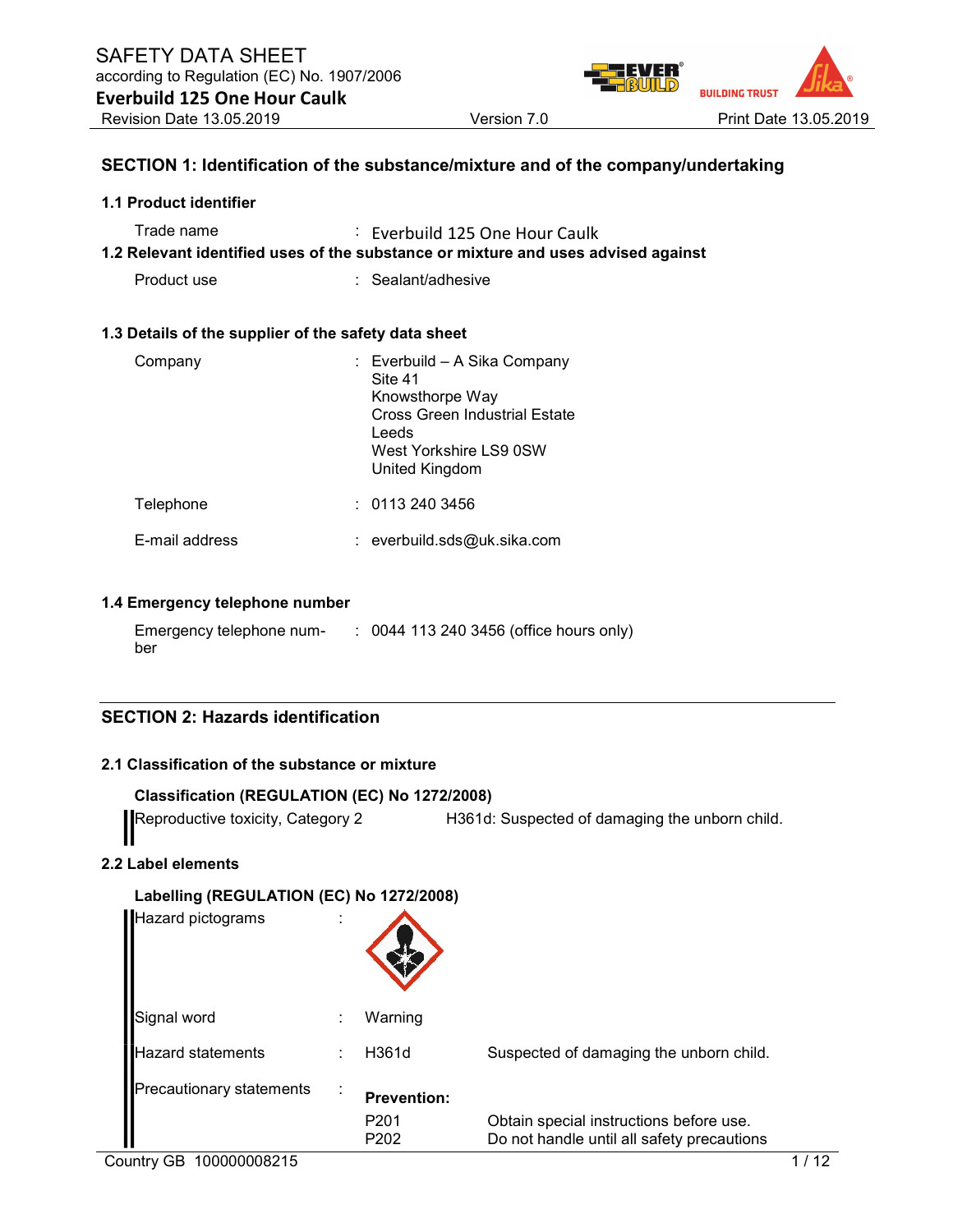# SAFETY DATA SHEET

according to Regulation (EC) No. 1907/2006



Everbuild 125 One Hour Caulk

| P <sub>280</sub> | have been read and understood.<br>Wear protective gloves/ protective clothing/<br>eye protection/ face protection. |
|------------------|--------------------------------------------------------------------------------------------------------------------|
| Response:        |                                                                                                                    |
| $P308 + P313$    | IF exposed or concerned: Get medical ad-<br>vice/ attention.                                                       |
| Storage:         |                                                                                                                    |
| P405             | Store locked up.                                                                                                   |
| Disposal:        |                                                                                                                    |
| P <sub>501</sub> | Dispose of contents/container in accordance<br>with local regulation.                                              |

Hazardous components which must be listed on the label:

1-isopropyl-2,2-dimethyltrimethylene diisobutyrate

## Additional Labelling



EUH208 Contains mixture of: 5-chloro-2-methyl-4-isothiazolin-3-one [EC no. 247-500-7] and 2-methyl-2H-isothiazol-3-one [EC no. 220-239-6] (3:1) (C(M)IT/MIT (3:1)). May produce an allergic reaction.

#### 2.3 Other hazards

This substance/mixture contains no components considered to be either persistent, bioaccumulative and toxic (PBT), or very persistent and very bioaccumulative (vPvB) at levels of 0.1% or higher.

# SECTION 3: Composition/information on ingredients

#### 3.2 Mixtures

#### **Components**

| Chemical name                      | CAS-No.<br>EC-No.   | Classification      | Concentration<br>(% w/w) |
|------------------------------------|---------------------|---------------------|--------------------------|
|                                    | Registration number |                     |                          |
| $\blacksquare$ 1-isopropyl-2,2-    | 6846-50-0           | Repr. 2; H361d      | $>= 5 - < 10$            |
| dimethyltrimethylene diisobutyrate | 229-934-9           | Aquatic Chronic 3;  |                          |
|                                    | 01-2119451093-47-   | H412                |                          |
|                                    | <b>XXXX</b>         |                     |                          |
| mixture of: 5-chloro-2-methyl-4-   | 55965-84-9          | Acute Tox. 3; H331  | $>= 0,0002 - 5$          |
| sothiazolin-3-one [EC no. 247-     | Not Assigned        | Acute Tox. 2; H310  | 0,0015                   |
| 500-7] and 2-methyl-2H-            | 01-2120764691-48-   | Acute Tox. 3; H301  |                          |
| sothiazol-3-one [EC no. 220-239-   | <b>XXXX</b>         | Skin Corr. 1B; H314 |                          |
| $[6]$ (3:1) (C(M)IT/MIT (3:1))     |                     | Skin Sens. 1A; H317 |                          |
|                                    |                     | Aquatic Acute 1;    |                          |
|                                    |                     | H400                |                          |
|                                    |                     | Aquatic Chronic 1;  |                          |
|                                    |                     | H410                |                          |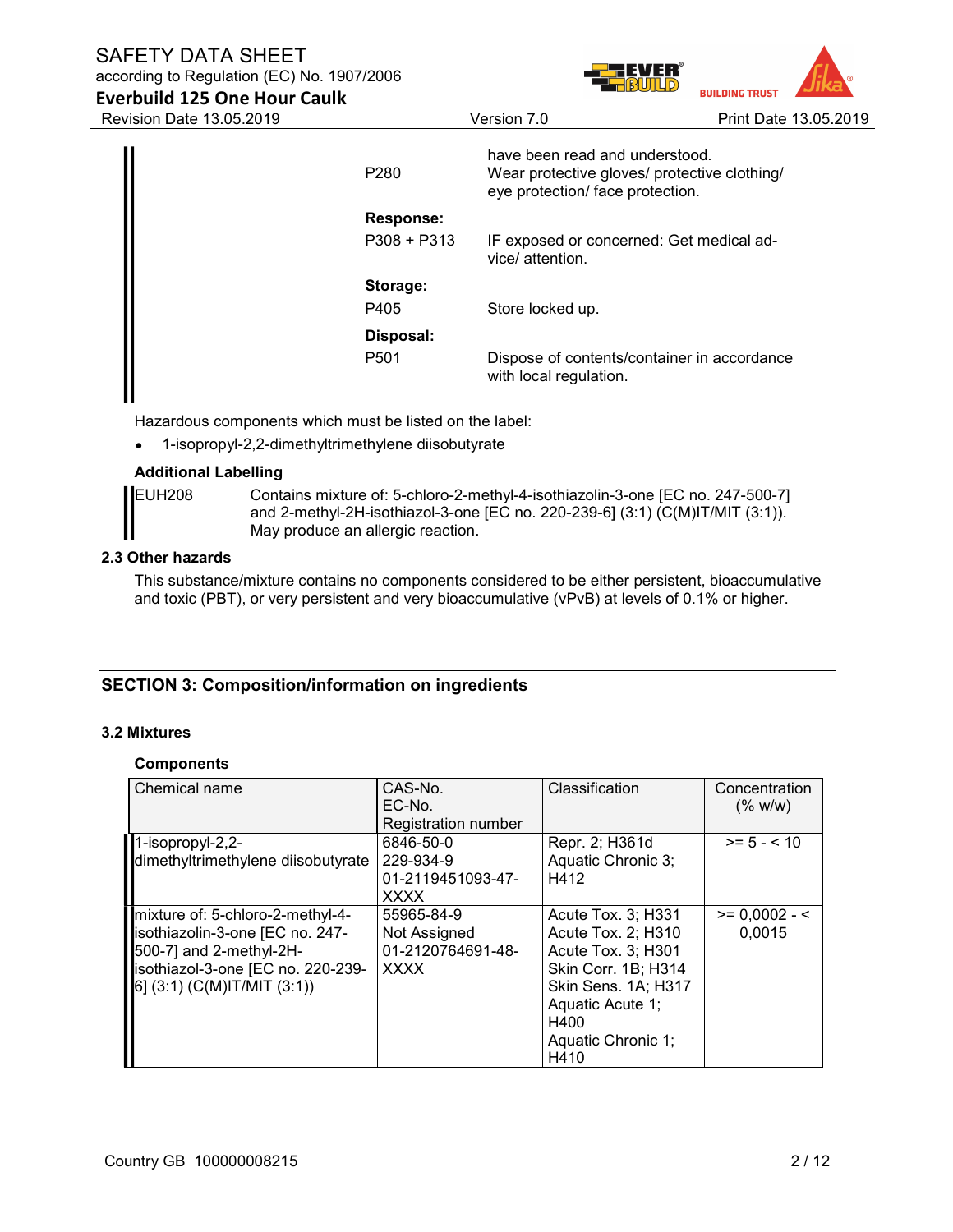Revision Date 13.05.2019 Version 7.0 Version 7.0 Print Date 13.05.2019

**BUILDING TRUST** 

#### SECTION 4: First aid measures

Everbuild 125 One Hour Caulk

#### 4.1 Description of first aid measures

| General advice          |    | Move out of dangerous area.<br>Consult a physician.<br>Show this safety data sheet to the doctor in attendance.                                                                 |
|-------------------------|----|---------------------------------------------------------------------------------------------------------------------------------------------------------------------------------|
| If inhaled              |    | Move to fresh air.<br>Consult a physician after significant exposure.                                                                                                           |
| In case of skin contact | ÷. | Take off contaminated clothing and shoes immediately.<br>Wash off with soap and plenty of water.<br>If symptoms persist, call a physician.                                      |
| In case of eye contact  |    | Remove contact lenses.<br>Keep eye wide open while rinsing.<br>If eye irritation persists, consult a specialist.                                                                |
| If swallowed            |    | Do not induce vomiting without medical advice.<br>Rinse mouth with water.<br>Do not give milk or alcoholic beverages.<br>Never give anything by mouth to an unconscious person. |

#### 4.2 Most important symptoms and effects, both acute and delayed

| Symptoms     | See Section 11 for more detailed information on health effects<br>and symptoms. |
|--------------|---------------------------------------------------------------------------------|
| <b>Risks</b> | : No known significant effects or hazards.                                      |
|              | Suspected of damaging the unborn child.                                         |

#### 4.3 Indication of any immediate medical attention and special treatment needed

| Treatment | Treat symptomatically. |
|-----------|------------------------|
|           |                        |

# SECTION 5: Firefighting measures

| 5.1 Extinguishing media                                   |                                                                                                                                          |        |
|-----------------------------------------------------------|------------------------------------------------------------------------------------------------------------------------------------------|--------|
| Suitable extinguishing media :                            | In case of fire, use water/water spray/water jet/carbon diox-<br>ide/sand/foam/alcohol resistant foam/chemical powder for<br>extinction. |        |
| 5.2 Special hazards arising from the substance or mixture |                                                                                                                                          |        |
| ucts                                                      | Hazardous combustion prod- : No hazardous combustion products are known                                                                  |        |
| 5.3 Advice for firefighters                               |                                                                                                                                          |        |
| for firefighters                                          | Special protective equipment : In the event of fire, wear self-contained breathing apparatus.                                            |        |
| Further information                                       | Standard procedure for chemical fires.                                                                                                   |        |
| Country GB 100000008215                                   |                                                                                                                                          | 3 / 12 |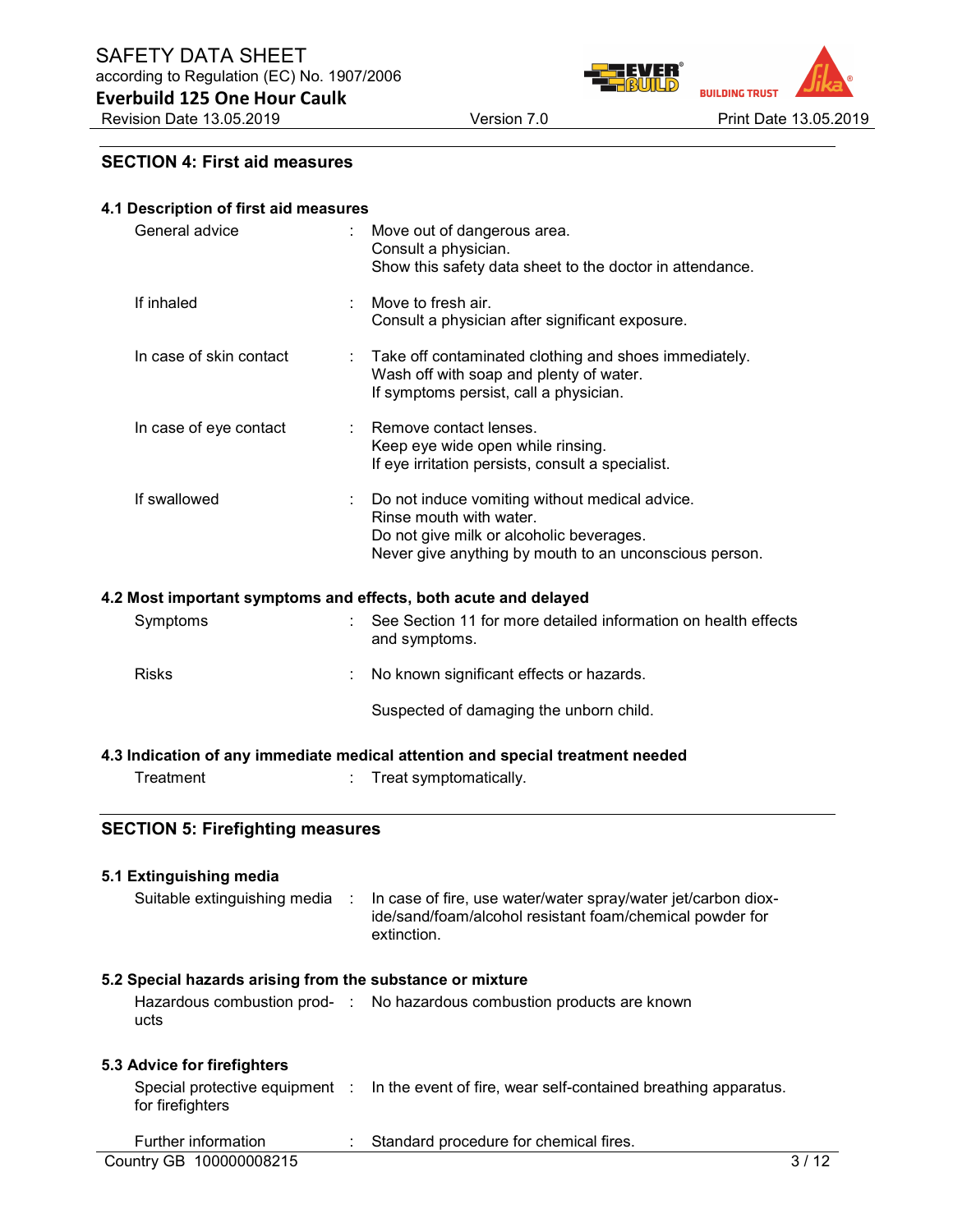

# **BUILDING TRUST**

| <b>SECTION 6: Accidental release measures</b>            |                                                                                                                                                                |  |  |  |
|----------------------------------------------------------|----------------------------------------------------------------------------------------------------------------------------------------------------------------|--|--|--|
|                                                          | 6.1 Personal precautions, protective equipment and emergency procedures                                                                                        |  |  |  |
| Personal precautions                                     | $\therefore$ Use personal protective equipment.<br>Deny access to unprotected persons.                                                                         |  |  |  |
| <b>6.2 Environmental precautions</b>                     |                                                                                                                                                                |  |  |  |
| Environmental precautions<br>÷.                          | Try to prevent the material from entering drains or water<br>courses.                                                                                          |  |  |  |
|                                                          | No special environmental precautions required.                                                                                                                 |  |  |  |
| 6.3 Methods and material for containment and cleaning up |                                                                                                                                                                |  |  |  |
| Methods for cleaning up                                  | Soak up with inert absorbent material (e.g. sand, silica gel,<br>acid binder, universal binder, sawdust).<br>Keep in suitable, closed containers for disposal. |  |  |  |

# 6.4 Reference to other sections

For personal protection see section 8.

# SECTION 7: Handling and storage

# 7.1 Precautions for safe handling

| Advice on safe handling                                          | Avoid exceeding the given occupational exposure limits (see<br>section 8).<br>For personal protection see section 8.<br>Smoking, eating and drinking should be prohibited in the ap-<br>plication area.<br>Follow standard hygiene measures when handling chemical<br>products |
|------------------------------------------------------------------|--------------------------------------------------------------------------------------------------------------------------------------------------------------------------------------------------------------------------------------------------------------------------------|
| Advice on protection against<br>÷<br>fire and explosion          | Normal measures for preventive fire protection.                                                                                                                                                                                                                                |
| Hygiene measures<br>÷                                            | Handle in accordance with good industrial hygiene and safety<br>practice. When using do not eat or drink. When using do not<br>smoke. Wash hands before breaks and at the end of workday.                                                                                      |
| 7.2 Conditions for safe storage, including any incompatibilities |                                                                                                                                                                                                                                                                                |
| Requirements for storage<br>t.<br>areas and containers           | Store in original container. Keep container tightly closed in a<br>dry and well-ventilated place. Observe label precautions.<br>Store in accordance with local regulations.                                                                                                    |
| Further information on stor-<br>age stability                    | No decomposition if stored and applied as directed.                                                                                                                                                                                                                            |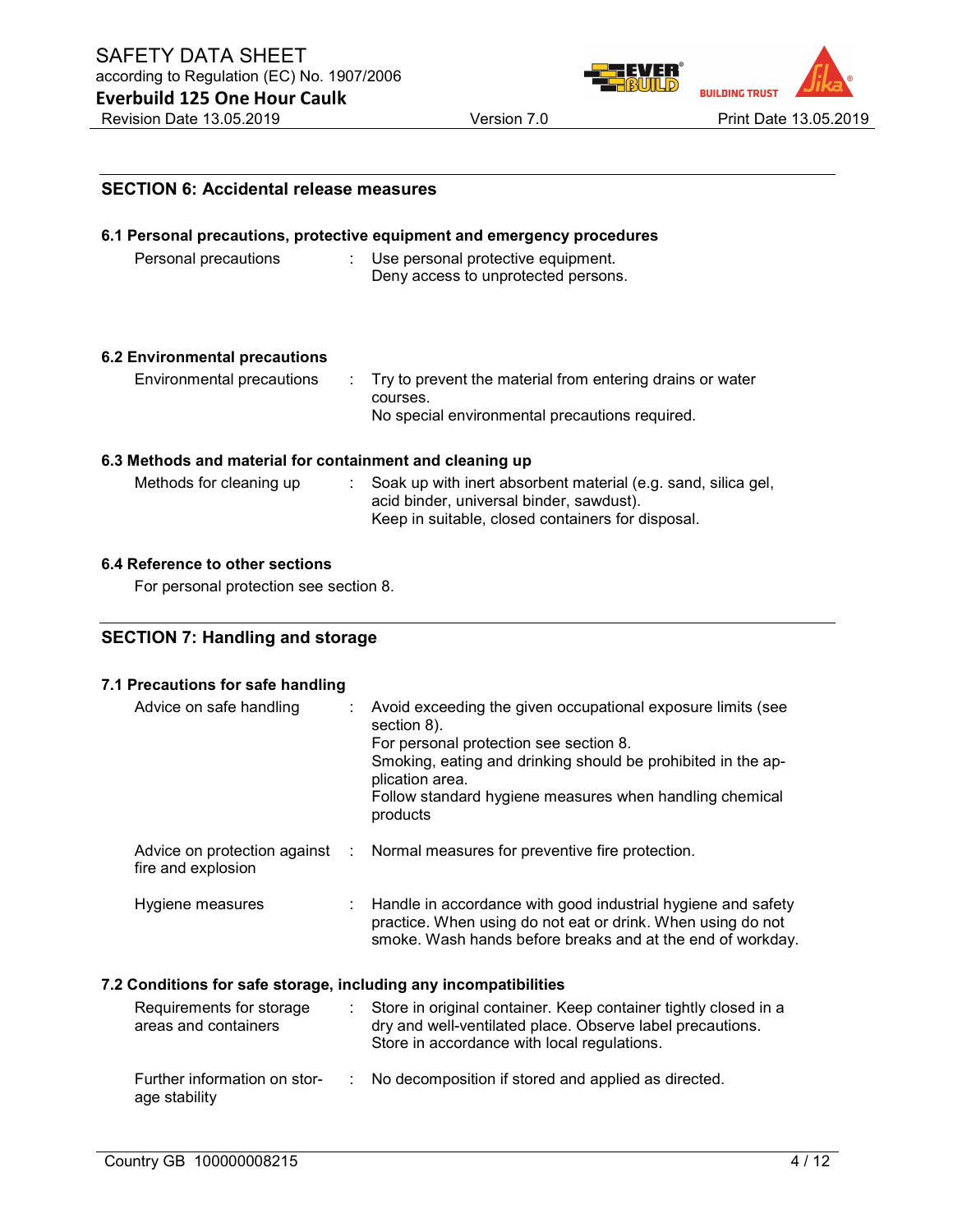

Everbuild 125 One Hour Caulk

#### 7.3 Specific end use(s)

Specific use(s) : Consult most current local Product Data Sheet prior to any use.

#### SECTION 8: Exposure controls/personal protection

#### 8.1 Control parameters

Contains no substances with occupational exposure limit values.

#### 8.2 Exposure controls

| Personal protective equipment          |                                                                                                                                                                                                                                                   |
|----------------------------------------|---------------------------------------------------------------------------------------------------------------------------------------------------------------------------------------------------------------------------------------------------|
| Eye protection<br>÷.                   | Safety glasses with side-shields conforming to EN166<br>Eye wash bottle with pure water                                                                                                                                                           |
| Hand protection                        | : Chemical-resistant, impervious gloves complying with an ap-<br>proved standard must be worn at all times when handling<br>chemical products. Reference number EN 374. Follow manu-<br>facturer specifications.                                  |
|                                        | Suitable for short time use or protection against splashes:<br>Butyl rubber/nitrile rubber gloves (0,4 mm)<br>Contaminated gloves should be removed.<br>Suitable for permanent exposure:<br>Viton gloves (0.4 mm),<br>breakthrough time > 30 min. |
| Skin and body protection               | Protective clothing (e.g. Safety shoes acc. to EN ISO 20345,<br>long-sleeved working clothing, long trousers). Rubber aprons<br>and protective boots are additionaly recommended for mixing<br>and stirring work.                                 |
| Respiratory protection                 | : No special measures required.                                                                                                                                                                                                                   |
| <b>Environmental exposure controls</b> |                                                                                                                                                                                                                                                   |
| General advice                         | : Try to prevent the material from entering drains or water<br>courses.<br>No special environmental precautions required.                                                                                                                         |

# SECTION 9: Physical and chemical properties

#### 9.1 Information on basic physical and chemical properties

| Appearance      | paste             |
|-----------------|-------------------|
| Colour          | various           |
| Odour           | No data available |
| Odour Threshold | No data available |
| рH              | $: 8,5 - 9,5$     |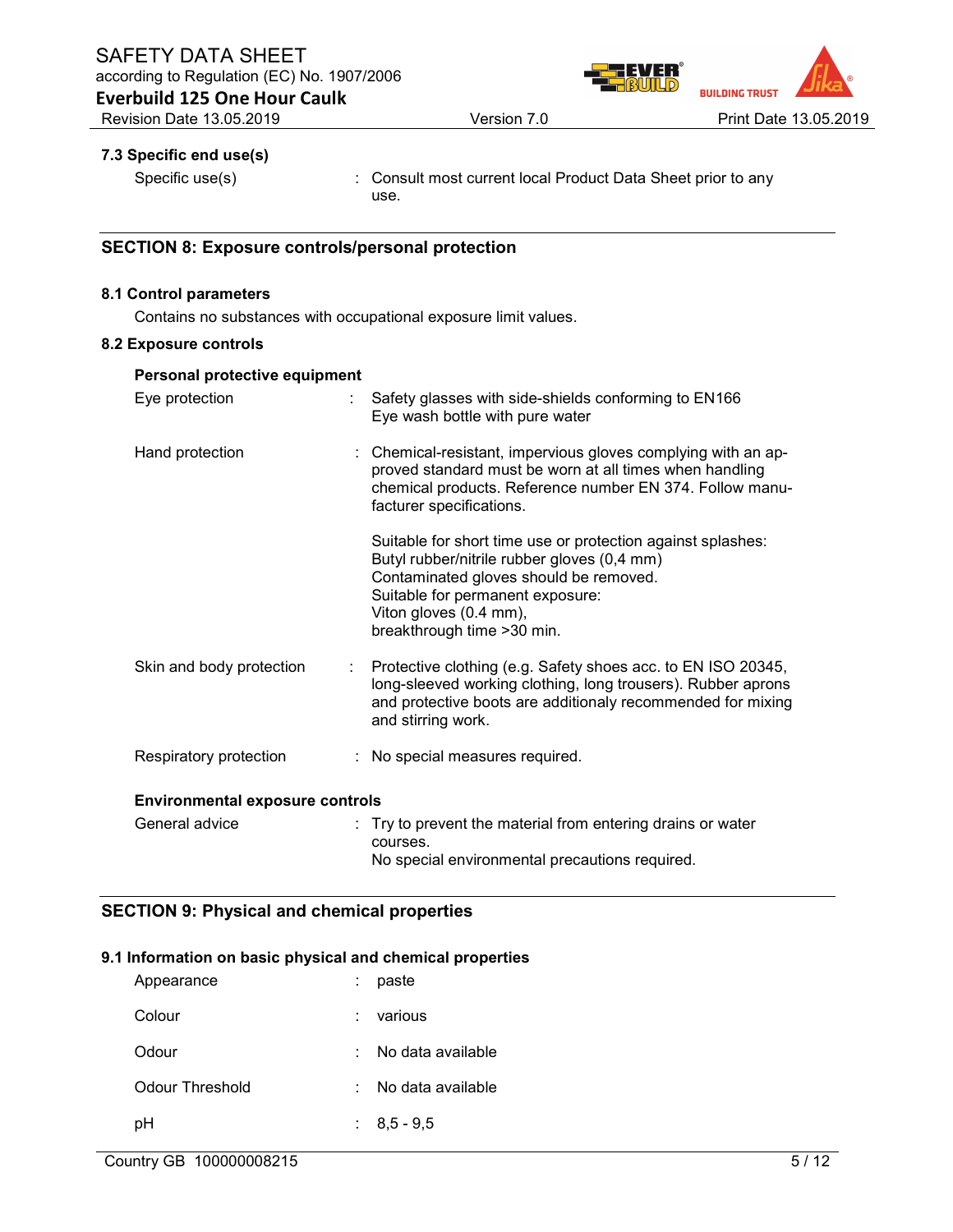# SAFETY DATA SHEET

according to Regulation (EC) No. 1907/2006

Everbuild 125 One Hour Caulk





| Revision Date 13.05.2019                            |                      | Version 7.0            | Print Date 13.05.2019 |
|-----------------------------------------------------|----------------------|------------------------|-----------------------|
| Melting point/range / Freezing :<br>point           |                      | No data available      |                       |
| Boiling point/boiling range                         | ÷                    | No data available      |                       |
| Flash point                                         |                      | >61 °C                 |                       |
| Evaporation rate                                    |                      | No data available      |                       |
| Flammability (solid, gas)                           |                      | No data available      |                       |
| Upper explosion limit / Upper<br>flammability limit | $\sim 10^{-1}$       | No data available      |                       |
| Lower explosion limit / Lower<br>flammability limit | $\sim 100$           | No data available      |                       |
| Vapour pressure                                     | ÷                    | 23 hPa                 |                       |
| Relative vapour density                             |                      | No data available      |                       |
| Density                                             |                      | 1,65 g/cm3             |                       |
| Solubility(ies)<br>Water solubility                 | ÷.                   | soluble                |                       |
| Solubility in other solvents                        | $\ddot{\phantom{a}}$ | No data available      |                       |
| Partition coefficient: n-<br>octanol/water          |                      | No data available      |                       |
| Auto-ignition temperature                           |                      | No data available      |                       |
| Decomposition temperature                           | $\ddot{\phantom{a}}$ | No data available      |                       |
| Viscosity<br>Viscosity, dynamic                     |                      | No data available      |                       |
| Viscosity, kinematic                                |                      | $>$ 20,5 mm2/s (40 °C) |                       |
| <b>Explosive properties</b>                         |                      | No data available      |                       |
| Oxidizing properties                                |                      | No data available      |                       |
|                                                     |                      |                        |                       |

# 9.2 Other information

No data available

# SECTION 10: Stability and reactivity

# 10.1 Reactivity

No dangerous reaction known under conditions of normal use.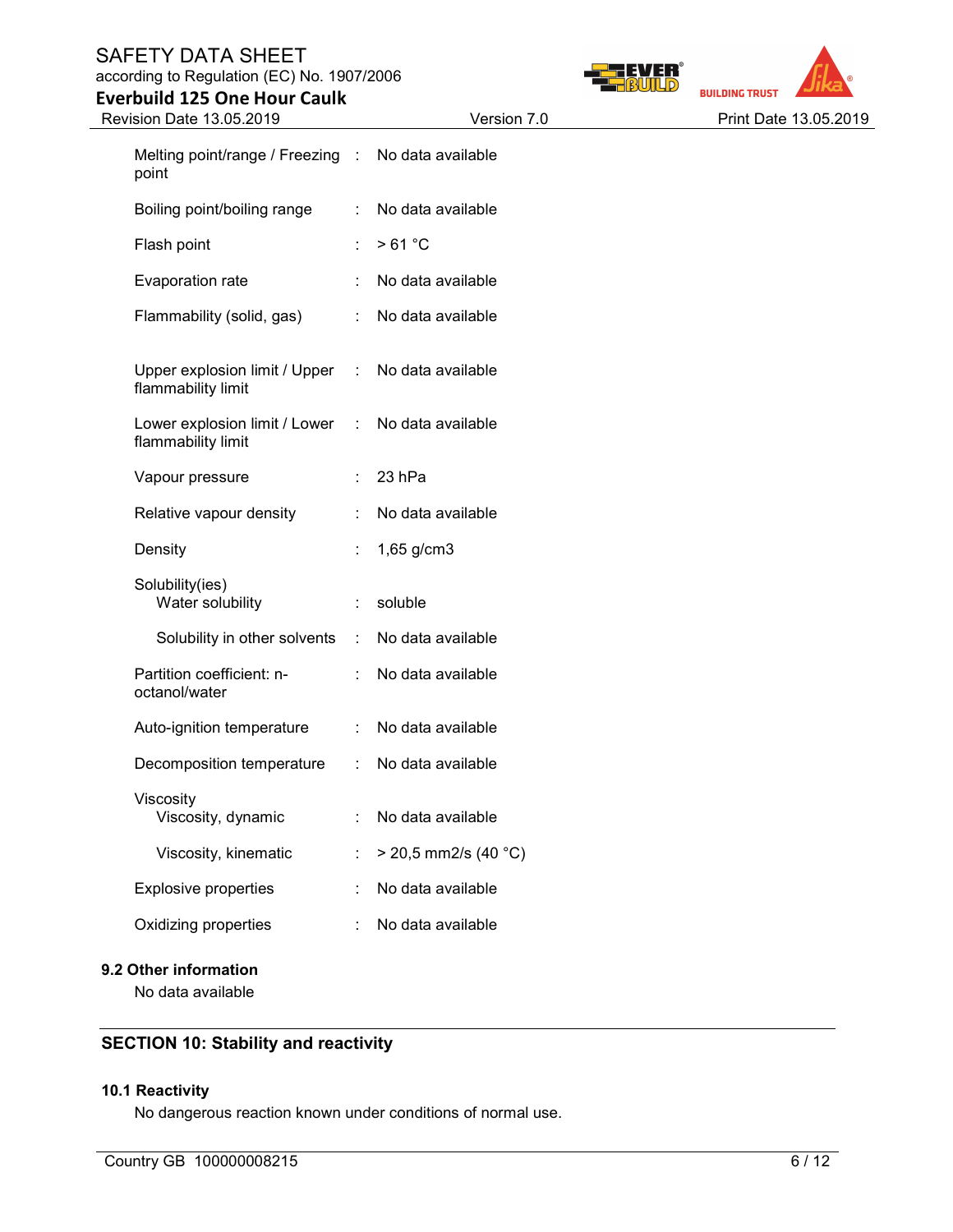according to Regulation (EC) No. 1907/2006



# 10.2 Chemical stability The product is chemically stable.

# 10.3 Possibility of hazardous reactions

Hazardous reactions : No hazards to be specially mentioned.

# 10.4 Conditions to avoid

Conditions to avoid : No data available

# 10.5 Incompatible materials

Materials to avoid : No data available

#### 10.6 Hazardous decomposition products

No decomposition if stored and applied as directed.

# SECTION 11: Toxicological information

#### 11.1 Information on toxicological effects

#### Acute toxicity

Not classified based on available information.

#### Components:

# 1-isopropyl-2,2-dimethyltrimethylene diisobutyrate:

| Acute oral toxicity |  | : LD50 Oral (Rat): $> 3.200$ mg/kg |
|---------------------|--|------------------------------------|
|                     |  |                                    |

| Acute dermal toxicity |  | LD50 Dermal (Rat): $>$ 5.000 mg/kg |  |  |
|-----------------------|--|------------------------------------|--|--|
|-----------------------|--|------------------------------------|--|--|

#### Skin corrosion/irritation

Not classified based on available information.

#### Serious eye damage/eye irritation

Not classified based on available information.

#### Respiratory or skin sensitisation

#### Skin sensitisation

Not classified based on available information.

#### Respiratory sensitisation

Not classified based on available information.

#### Germ cell mutagenicity

Not classified based on available information.

#### **Carcinogenicity**

Not classified based on available information.

#### Reproductive toxicity

Suspected of damaging the unborn child.

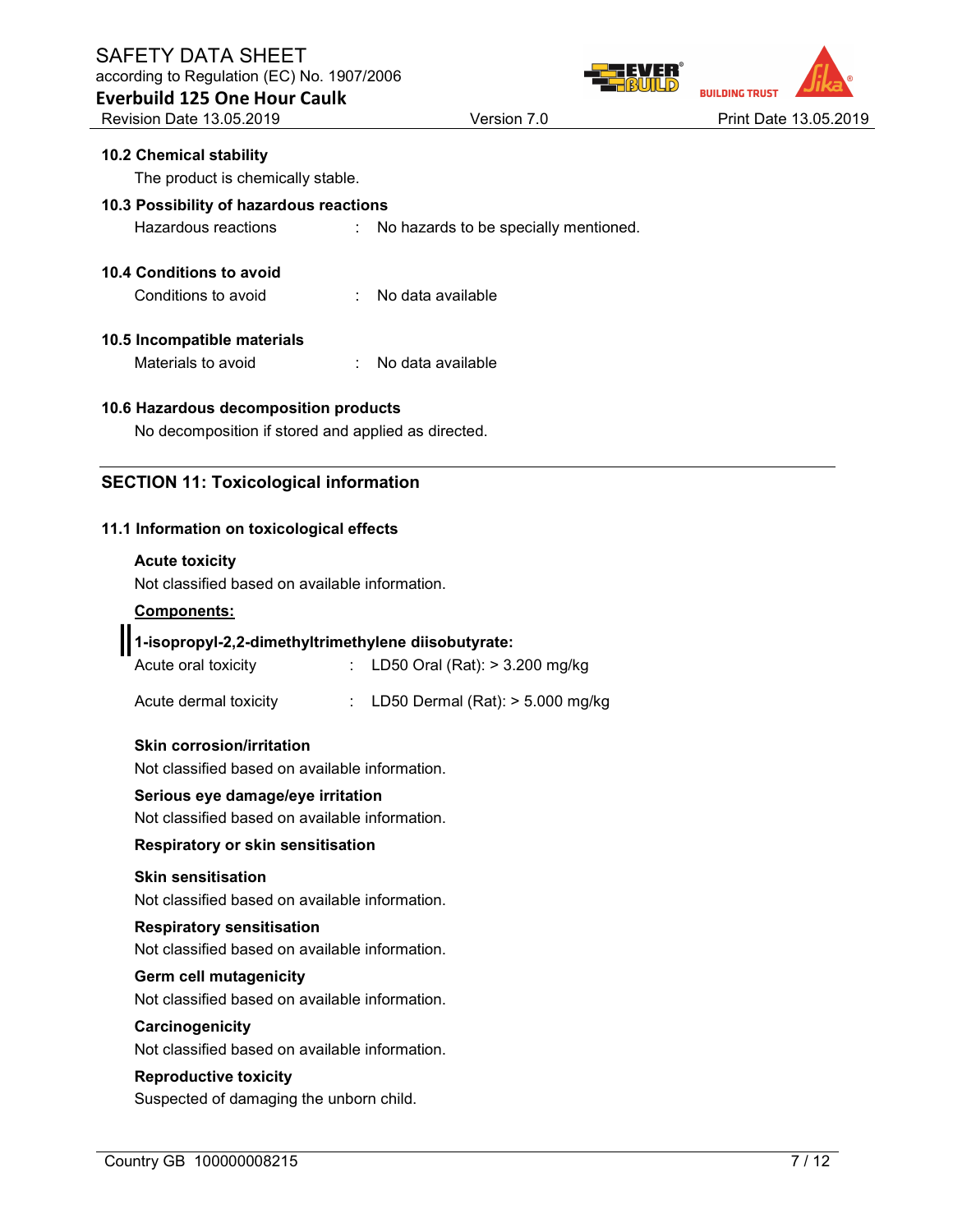#### Everbuild 125 One Hour Caulk Revision Date 13.05.2019 **Version 7.0** Print Date 13.05.2019 **Print Date 13.05.2019**

**BUILDING TRUST** 

#### STOT - single exposure

Not classified based on available information.

#### STOT - repeated exposure

Not classified based on available information.

#### Aspiration toxicity

Not classified based on available information.

#### SECTION 12: Ecological information

#### 12.1 Toxicity

#### Components:

mixture of: 5-chloro-2-methyl-4-isothiazolin-3-one [EC no. 247-500-7] and 2-methyl-2H-isothiazol-3 one [EC no. 220-239-6] (3:1) (C(M)IT/MIT (3:1)): M-Factor (Acute aquatic tox-: 100 icity)

M-Factor (Chronic aquatic toxicity) : 10

#### 12.2 Persistence and degradability

No data available

#### 12.3 Bioaccumulative potential

No data available

#### 12.4 Mobility in soil

No data available

#### 12.5 Results of PBT and vPvB assessment

#### Product:

Assessment **Example 2.1** This substance/mixture contains no components considered to be either persistent, bioaccumulative and toxic (PBT), or very persistent and very bioaccumulative (vPvB) at levels of 0.1% or higher..

#### 12.6 Other adverse effects

#### Product:

| Additional ecological infor- | There is no data available for this product. |
|------------------------------|----------------------------------------------|
| mation                       |                                              |

#### SECTION 13: Disposal considerations

#### 13.1 Waste treatment methods

 $\therefore$  The generation of waste should be avoided or minimized wherever possible. Empty containers or liners may retain some product residues.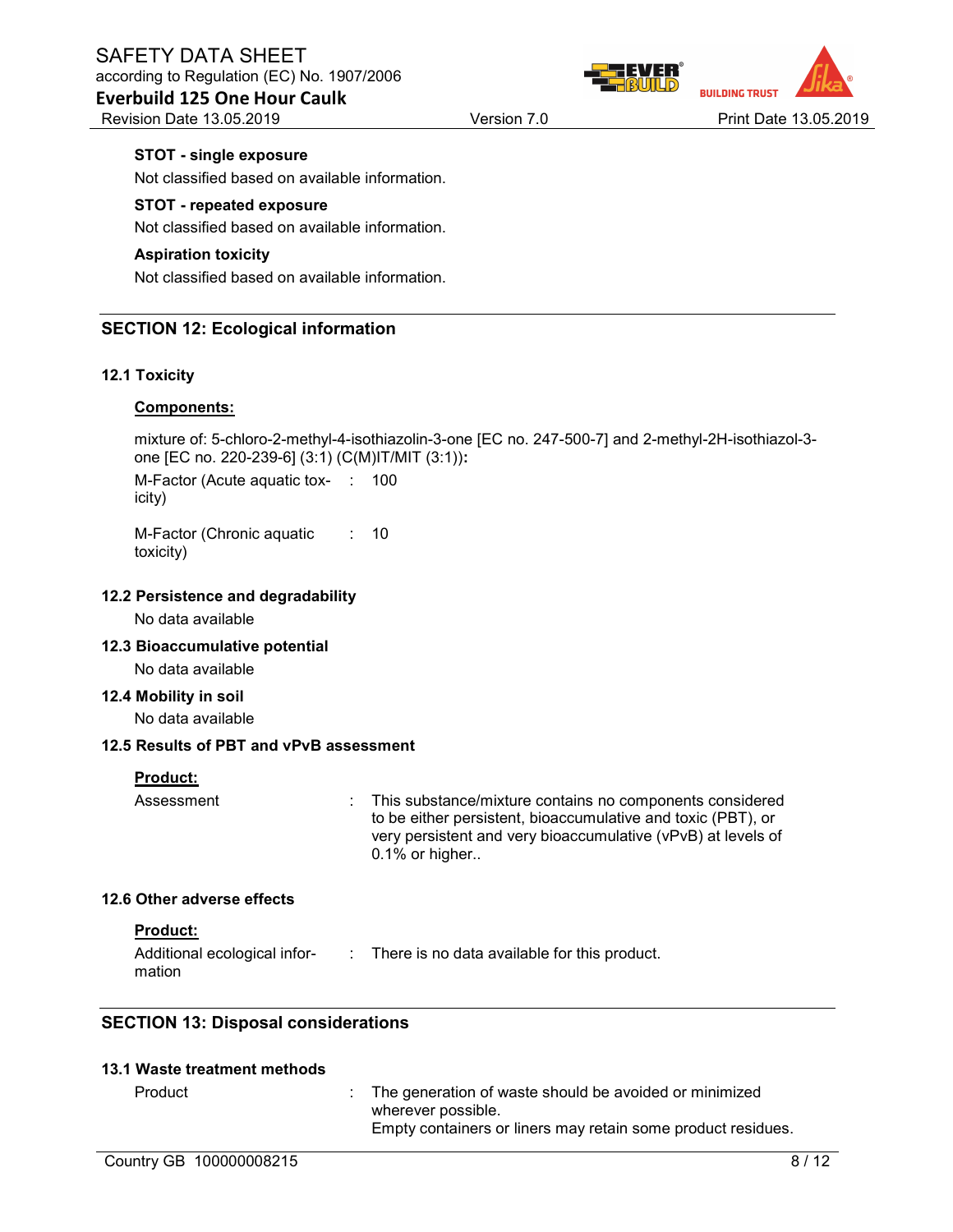SAFETY DATA SHEET

Everbuild 125 One Hour Caulk

according to Regulation (EC) No. 1907/2006



|                        | This material and its container must be disposed of in a safe<br>way.<br>Dispose of surplus and non-recyclable products via a licensed<br>waste disposal contractor.<br>Disposal of this product, solutions and any by-products should<br>at all times comply with the requirements of environmental<br>protection and waste disposal legislation and any regional<br>local authority requirements.<br>Avoid dispersal of spilled material and runoff and contact with<br>soil, waterways, drains and sewers. |
|------------------------|---------------------------------------------------------------------------------------------------------------------------------------------------------------------------------------------------------------------------------------------------------------------------------------------------------------------------------------------------------------------------------------------------------------------------------------------------------------------------------------------------------------|
| Contaminated packaging | $\therefore$ 15 01 10 <sup>*</sup> packaging containing residues of or contaminated<br>by dangerous substances                                                                                                                                                                                                                                                                                                                                                                                                |

#### SECTION 14: Transport information

#### 14.1 UN number

Not regulated as a dangerous good

#### 14.2 UN proper shipping name

Not regulated as a dangerous good

#### 14.3 Transport hazard class(es)

Not regulated as a dangerous good

#### 14.4 Packing group

Not regulated as a dangerous good

#### 14.5 Environmental hazards

Not regulated as a dangerous good

#### 14.6 Special precautions for user

Not applicable

#### 14.7 Transport in bulk according to Annex II of Marpol and the IBC Code

Not applicable for product as supplied.

#### SECTION 15: Regulatory information

#### 15.1 Safety, health and environmental regulations/legislation specific for the substance or mixture

| International Chemical Weapons Convention (CWC)<br><b>Schedules of Toxic Chemicals and Precursors</b> | Not applicable                                    |  |
|-------------------------------------------------------------------------------------------------------|---------------------------------------------------|--|
| REACH - Candidate List of Substances of Very High<br>Concern for Authorisation (Article 59).          | None of the components are listed<br>$(=>0.1\%).$ |  |
| REACH - List of substances subject to authorisation<br>(Annex XIV)                                    | Not applicable                                    |  |
| Regulation (EC) No 1005/2009 on substances that de-<br>plete the ozone layer                          | Not applicable                                    |  |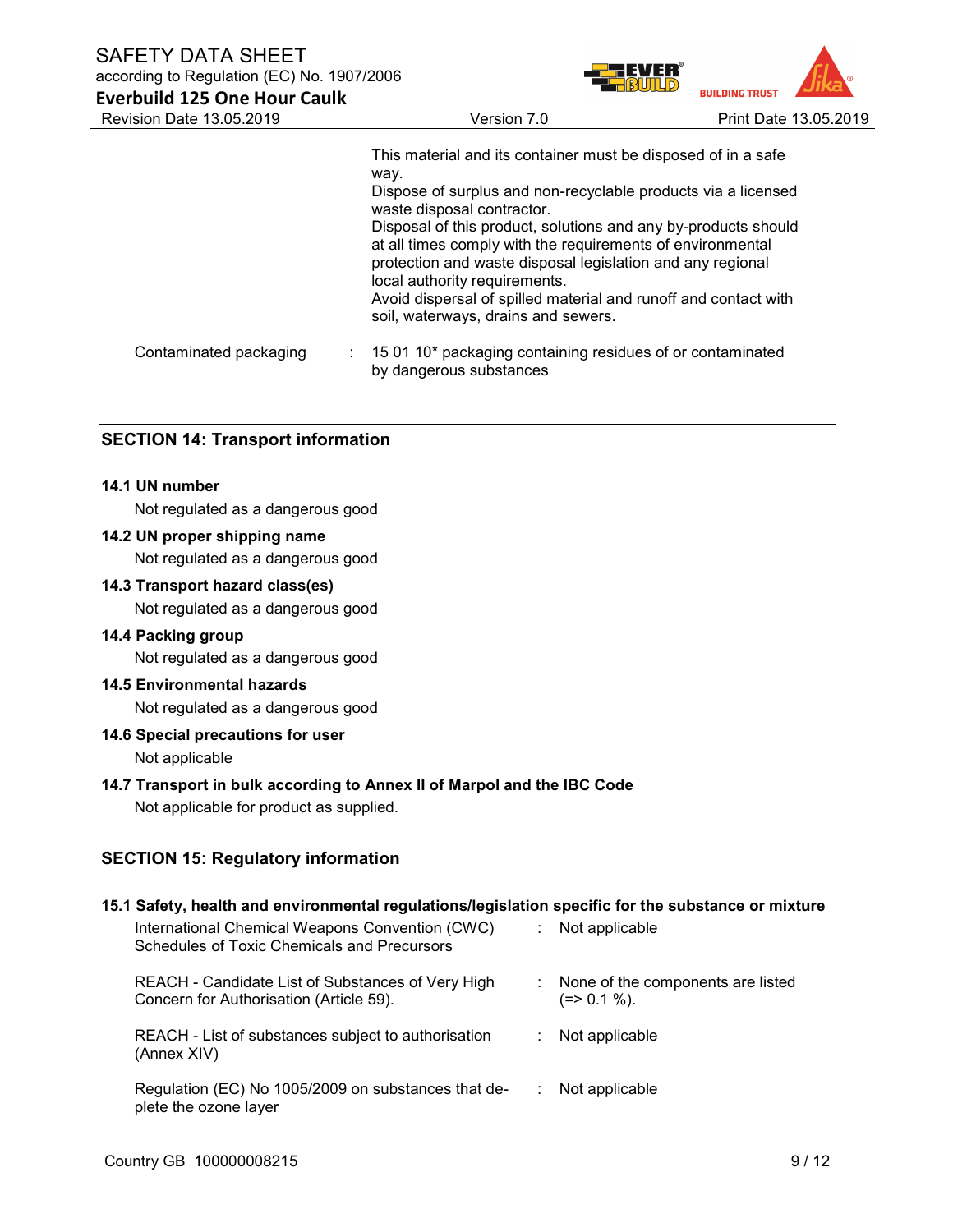# SAFETY DATA SHEET according to Regulation (EC) No. 1907/2006 Everbuild 125 One Hour Caulk



| Revision Date 13.05.2019                                                                                                                             | Version 7.0                                                                                                                                                                                                 |   | Print Date 13.05.2019                                                                                             |  |
|------------------------------------------------------------------------------------------------------------------------------------------------------|-------------------------------------------------------------------------------------------------------------------------------------------------------------------------------------------------------------|---|-------------------------------------------------------------------------------------------------------------------|--|
| Regulation (EC) No 850/2004 on persistent organic pol-<br>lutants                                                                                    |                                                                                                                                                                                                             | ÷ | Not applicable                                                                                                    |  |
| Regulation (EC) No 649/2012 of the European Parlia-<br>ment and the Council concerning the export and import<br>of dangerous chemicals               |                                                                                                                                                                                                             |   | Not applicable                                                                                                    |  |
| REACH - Restrictions on the manufacture, placing on<br>the market and use of certain dangerous substances,<br>preparations and articles (Annex XVII) |                                                                                                                                                                                                             |   | Conditions of restriction for the fol-<br>lowing entries should be considered:<br>Number on list 3                |  |
| <b>REACH Information:</b>                                                                                                                            | All substances contained in our Products are<br>- registered by our upstream suppliers, and/or<br>- registered by us, and/or<br>- excluded from the regulation, and/or<br>- exempted from the registration. |   |                                                                                                                   |  |
| jor-accident hazards involving dangerous substances.                                                                                                 | Not applicable                                                                                                                                                                                              |   | Seveso III: Directive 2012/18/EU of the European Parliament and of the Council on the control of ma-              |  |
| Volatile organic compounds                                                                                                                           | (VOCV)<br>no VOC duties                                                                                                                                                                                     |   | Law on the incentive tax for volatile organic compounds                                                           |  |
|                                                                                                                                                      |                                                                                                                                                                                                             |   | Directive 2010/75/EU of 24 November 2010 on industrial<br>emissions (integrated pollution prevention and control) |  |

If other regulatory information applies that is not already provided elsewhere in the Safety Data Sheet, then it is described in this subsection.

Not applicable

| Health, safety and environ-   | : Environmental Protection Act 1990 & Subsidiary Regulations |
|-------------------------------|--------------------------------------------------------------|
| mental regulation/legislation | Health and Safety at Work Act 1974 & Subsidiary Regulations  |
| specific for the substance or | Control of Substances Hazardous to Health Regulations        |
| mixture:                      | (COSHH)                                                      |
|                               | May be subject to the Control of Major Accident Hazards      |
|                               | Regulations (COMAH), and amendments.                         |

#### 15.2 Chemical safety assessment

No Chemical Safety Assessment has been carried out for this mixture by the supplier.

#### SECTION 16: Other information

#### Full text of H-Statements

| H <sub>301</sub> | : Toxic if swallowed.                      |
|------------------|--------------------------------------------|
| H <sub>310</sub> | $\therefore$ Fatal in contact with skin.   |
| H314             | : Causes severe skin burns and eye damage. |
| H317             | : May cause an allergic skin reaction.     |
| H <sub>331</sub> | $\therefore$ Toxic if inhaled.             |
| H361d            | : Suspected of damaging the unborn child.  |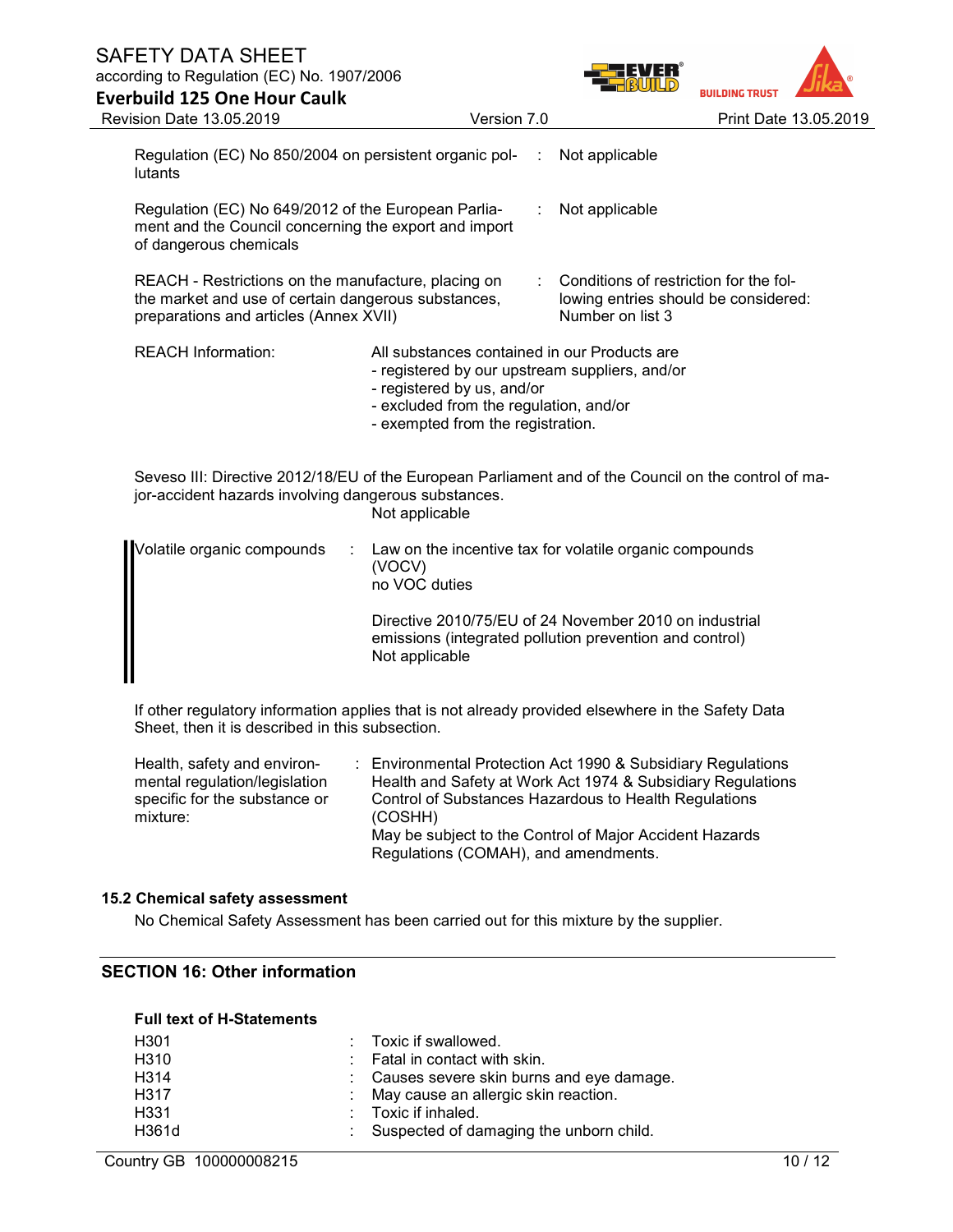Full text of other abbreviations

**BUILDING TRUST** Version 7.0 **Print Date 13.05.2019** 

| <b>Everbuild 125 One Hour Caulk</b> |  |  |
|-------------------------------------|--|--|
| <b>Revision Date 13 05 2019</b>     |  |  |

H400 : Very toxic to aquatic life. H410 : Very toxic to aquatic life with long lasting effects.<br>H412 : Harmful to aquatic life with long lasting effects. : Harmful to aquatic life with long lasting effects. Acute Tox. **: Acute toxicity** Aquatic Acute : Short-term (acute) aquatic hazard Aquatic Chronic : Long-term (chronic) aquatic hazard Repr. Reproductive toxicity Skin Corr. **: Skin corrosion** Skin Sens. **: Skin sensitisation** ADR : European Agreement concerning the International Carriage of Dangerous Goods by Road

|               | Dangerous Goods by Road                                          |
|---------------|------------------------------------------------------------------|
| CAS           | Chemical Abstracts Service                                       |
| <b>DNEL</b>   | Derived no-effect level                                          |
| <b>EC50</b>   | : Half maximal effective concentration                           |
| <b>GHS</b>    | : Globally Harmonized System                                     |
| <b>IATA</b>   | International Air Transport Association                          |
| <b>IMDG</b>   | International Maritime Code for Dangerous Goods                  |
| LD50          | Median lethal dosis (the amount of a material, given all at      |
|               | once, which causes the death of 50% (one half) of a group of     |
|               | test animals)                                                    |
| <b>LC50</b>   | : Median lethal concentration (concentrations of the chemical in |
|               | air that kills 50% of the test animals during the observation    |
|               | period)                                                          |
| <b>MARPOL</b> | : International Convention for the Prevention of Pollution from  |
|               | Ships, 1973 as modified by the Protocol of 1978                  |
| <b>OEL</b>    | Occupational Exposure Limit                                      |
| <b>PBT</b>    | : Persistent, bioaccumulative and toxic                          |
|               |                                                                  |

| <b>PBT</b>   | : Persistent, bioaccumulative and toxic                        |
|--------------|----------------------------------------------------------------|
| <b>PNEC</b>  | Predicted no effect concentration                              |
| <b>REACH</b> | Regulation (EC) No 1907/2006 of the European Parliament        |
|              | and of the Council of 18 December 2006 concerning the Reg-     |
|              | istration, Evaluation, Authorisation and Restriction of Chemi- |
|              | cals (REACH), establishing a European Chemicals Agency         |
| <b>SVHC</b>  | : Substances of Very High Concern                              |
| vPvB         | Very persistent and very bioaccumulative                       |

# Further information

| <b>Classification of the mixture:</b> |       | <b>Classification procedure:</b> |  |
|---------------------------------------|-------|----------------------------------|--|
| Repr. 2                               | H361d | Calculation method               |  |

The information contained in this Safety Data Sheet corresponds to our level of knowledge at the time of publication. All warranties are excluded. Our most current General Sales Conditions shall apply. Please consult the product data sheet prior to any use and processing.

Changes as compared to previous version !

GB / EN